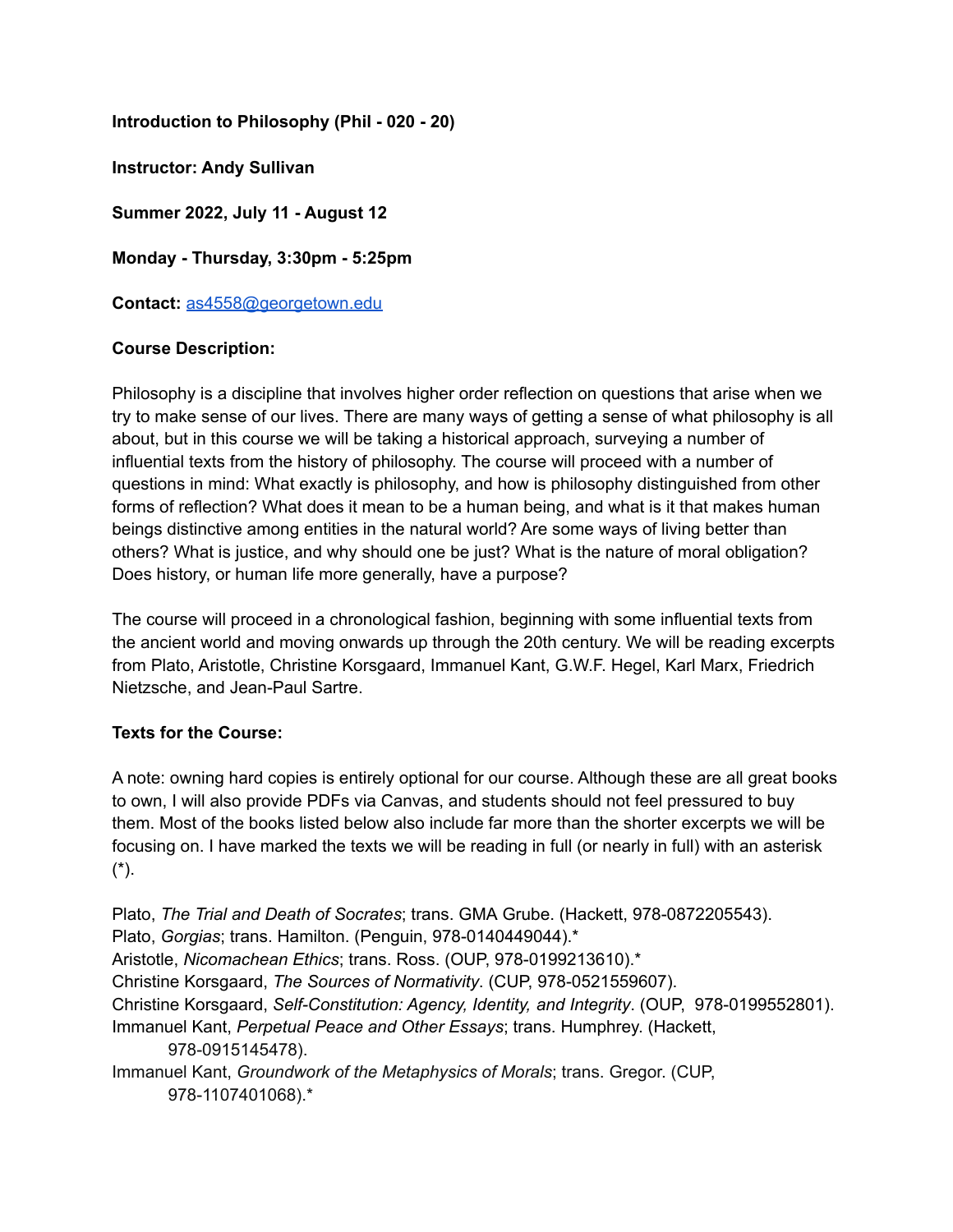G.W.F. Hegel, *Introduction to the Philosophy of History*; trans Rauch. (Hackett, 978-0872200562).

Karl Marx and Friedrich Engels, *The Marx-Engels Reader*; ed. Tucker. (W.W. Norton & Co, 978-0393090406).

Friedrich Nietzsche, *The Gay Science*; trans Kaufmann. (Vintage, 978-0394719856). Jean-Paul Sartre, *Existentialism is a Humanism*; trans. Macomber. (YUP, 978-0300115468).\*

# **Assignments:**

Discussion board posts:

● Students will write regular discussion board posts of around 250-300 words engaging with the materials covered in class. These discussion boards will help us prepare for discussion in class. Discussion board posts will be due on Canvas twice per week: one due on Monday nights and one due on Wednesday nights.

2 short reflection papers (3-4 pages, double-spaced)

- Students will write two short reflection papers, providing a critical summary of the materials covered in class. Prompts will be provided in Canvas via the Assignment description.
	- First due July 22
	- Second due August 4

1 formal essay (5-7 pages, double-spaced)

- Students will write a formal critical essay on a topic of their choosing; it will be expected that students meet with me well in advance of the due date to discuss potential paper topics.
	- Due August 12

## **Late Policy**:

Unexcused late papers will be graded down a grade step (e.g. B+ to B) every 2 days after the original due date. However, I am generally happy to grant extensions if students need them. Extensions should be discussed in advance unless they are requested on the basis of sudden and unexpected emergencies.

### **Attendance:**

Attendance is required unless students have an excuse that they have communicated to me in advance (excepting sudden emergencies). It is worth emphasizing that attending class sessions and participating will be very important, as these readings are difficult. Class sessions will play an indispensable role in grappling with this material.

### **Grade Breakdown:**

Discussion Board Posts = 25% of the total grade

Two reflection papers: 12.5% each  $x$  2 = 25% of the total grade